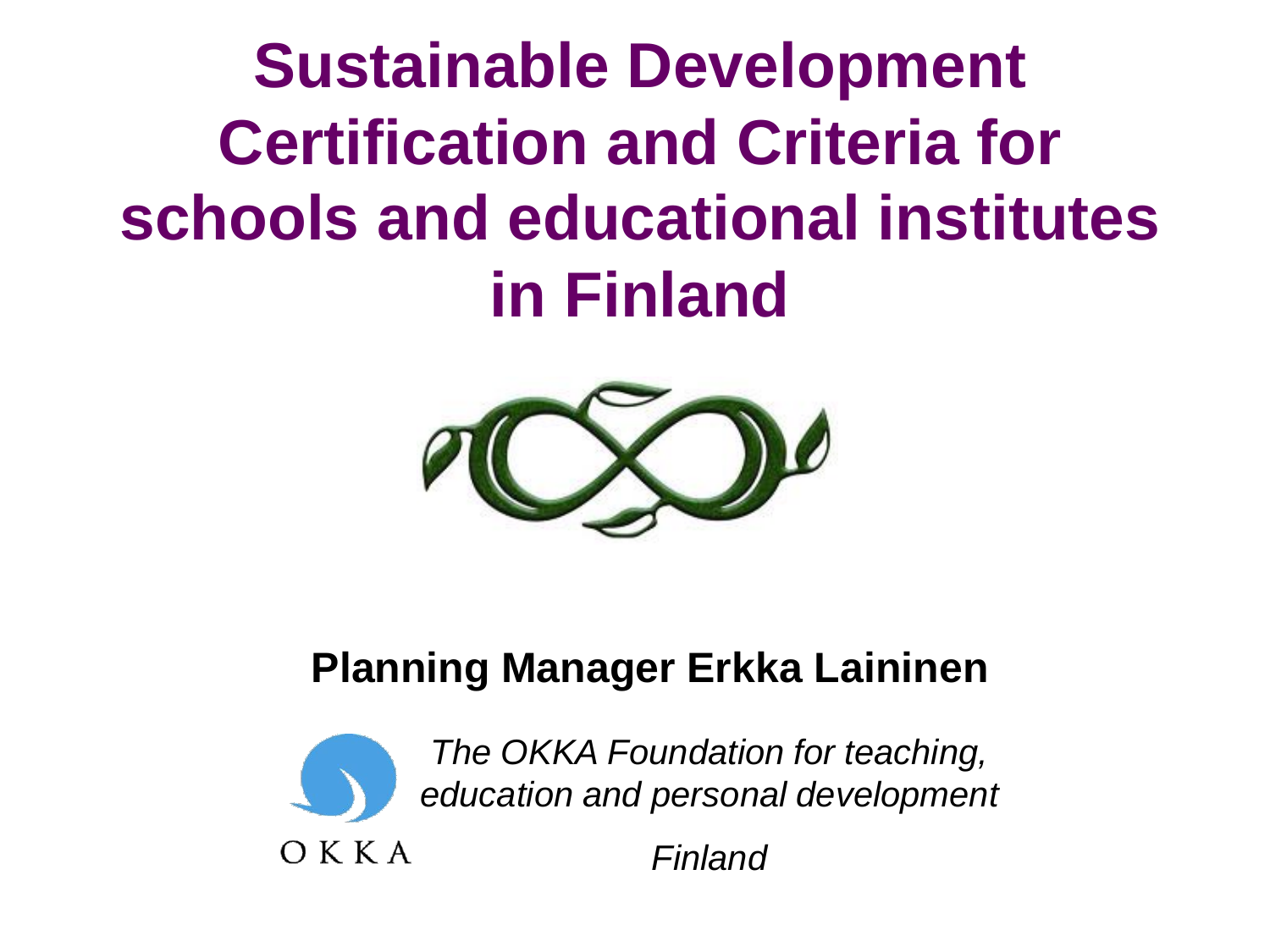# **Background**



### **Environmental Criteria and Certification 2004**

- Initiative for environmental certification was taken by the **Trade Union of Education in Finland** (2000)
- EU Life Environment project "ENVEDU" 2001-2004: development of the environmental criteria and the certification system

**Sustainability Criteria and Certification 2009:** environmental, economic, social and cultural sustainability in teaching, management and school culture

**NATIONAL TARGETS, Strategies of Education for Sustainable Development (Finnish National Commission on SD, Ministry of Education, 2006):** 

- All schools and educational establishments have sustainable development programs by 2010
- 15% of schools and educational establishments have been certified for their sustainability work by 2014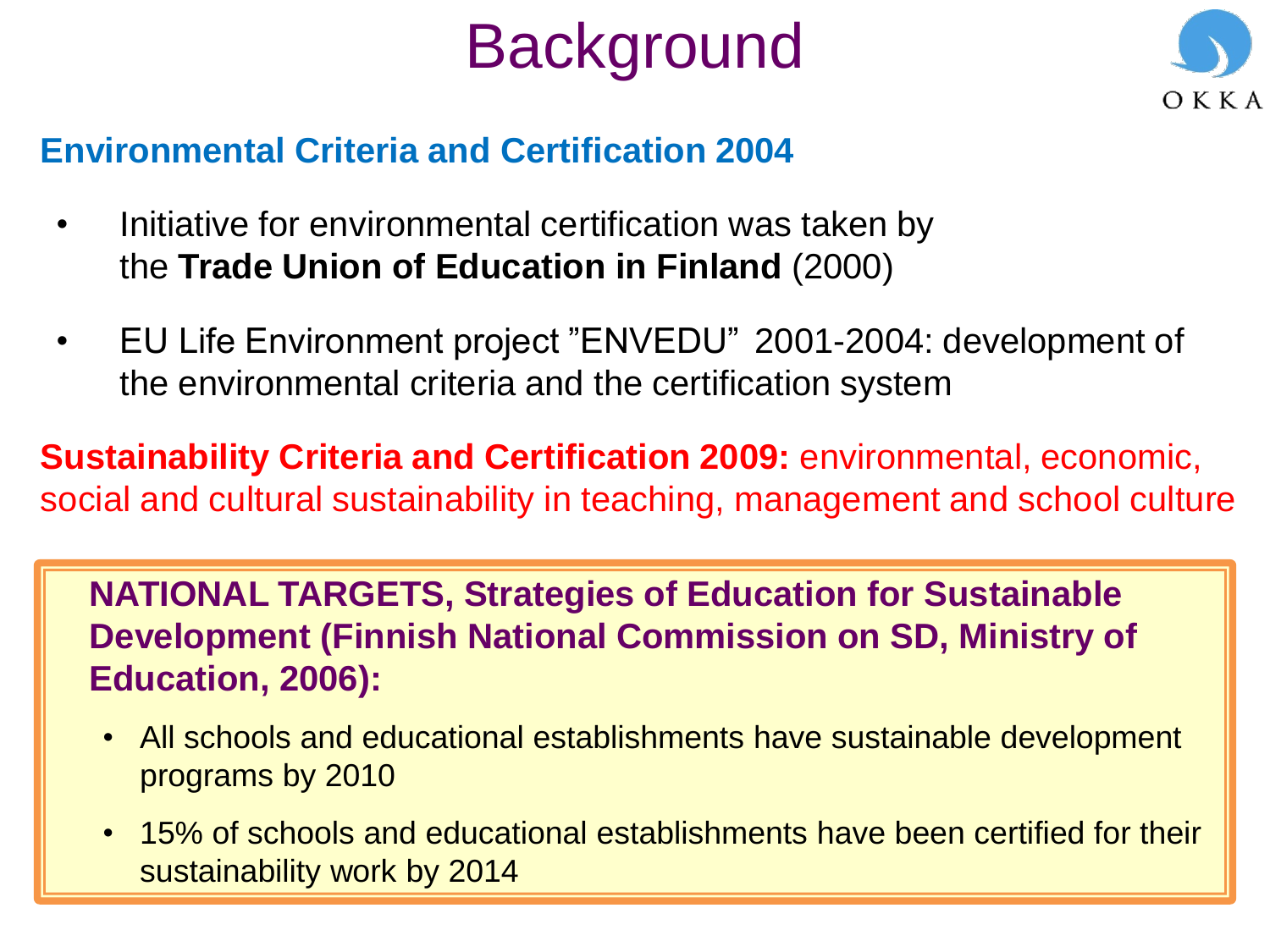# Target groups and aims



**Target groups** for environmental and sustainability certification: Schools and educational establishments in Basic education, General and Vocational Upper Secondary Education, Liberal Adult Education

### **Aims of the certification system**

- **Development of the quality of teaching, learning environment and operation of educational establishments**
- **Implementation of education for sustainable development in teaching and school culture with a comprehensive approach**



**Impacts**

- **► Students' awareness and commitment to sustainable development**
- $\triangleright$  Sustainability-skilled students to working life
- $\triangleright$  Improved safety, wellbeing and cooperation of the staffs and students
- Cost savings in the operation of schools (waste, water, energy, etc.)
- $\triangleright$  School's responsible profile (certification)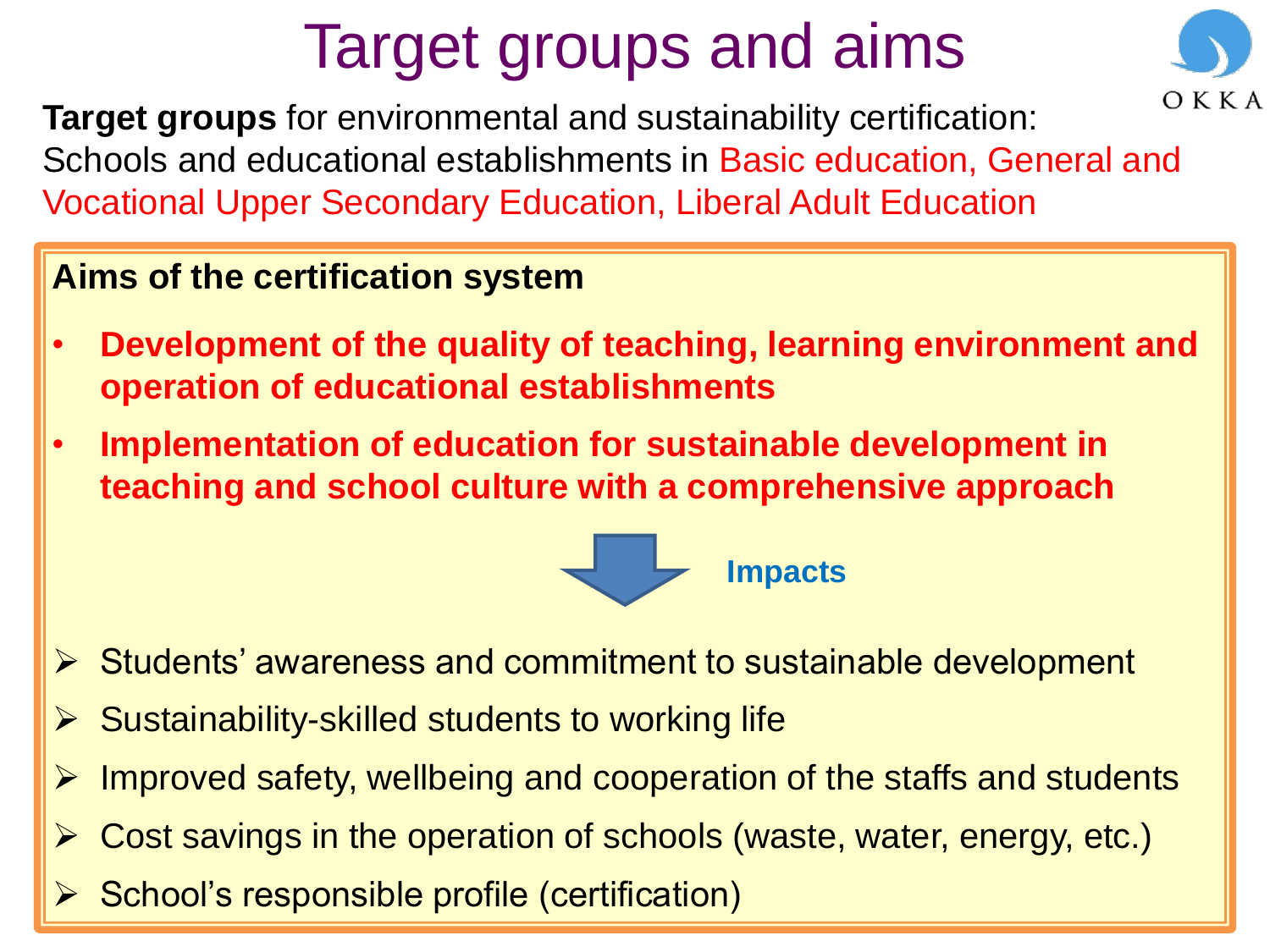## Finnish Sustainable Development Certification of Educational establishments

### **Certification management:**

• **The OKKA Foundation for teaching, education and personal development**

OKKA

### **Cooperation partners:**

- **Ministry of Education**
- **Ministry of the Environment**
- **National Board of Education**
- **Trade Union of Education in Finland**
- **Co-operative Eco-One**
- **Sykli Environmental School of Finland**
- **Finnish Association for Environmental Education**
- **Universities and polytechnics**



#### **SCHOOLS AND EDUCATIONAL ESTABLISHMENTS**

- **Integration of SD in teaching and school culture**
- **Promotion of wellbeing of students and teachers**
- **Certificates (8/2014: 70)**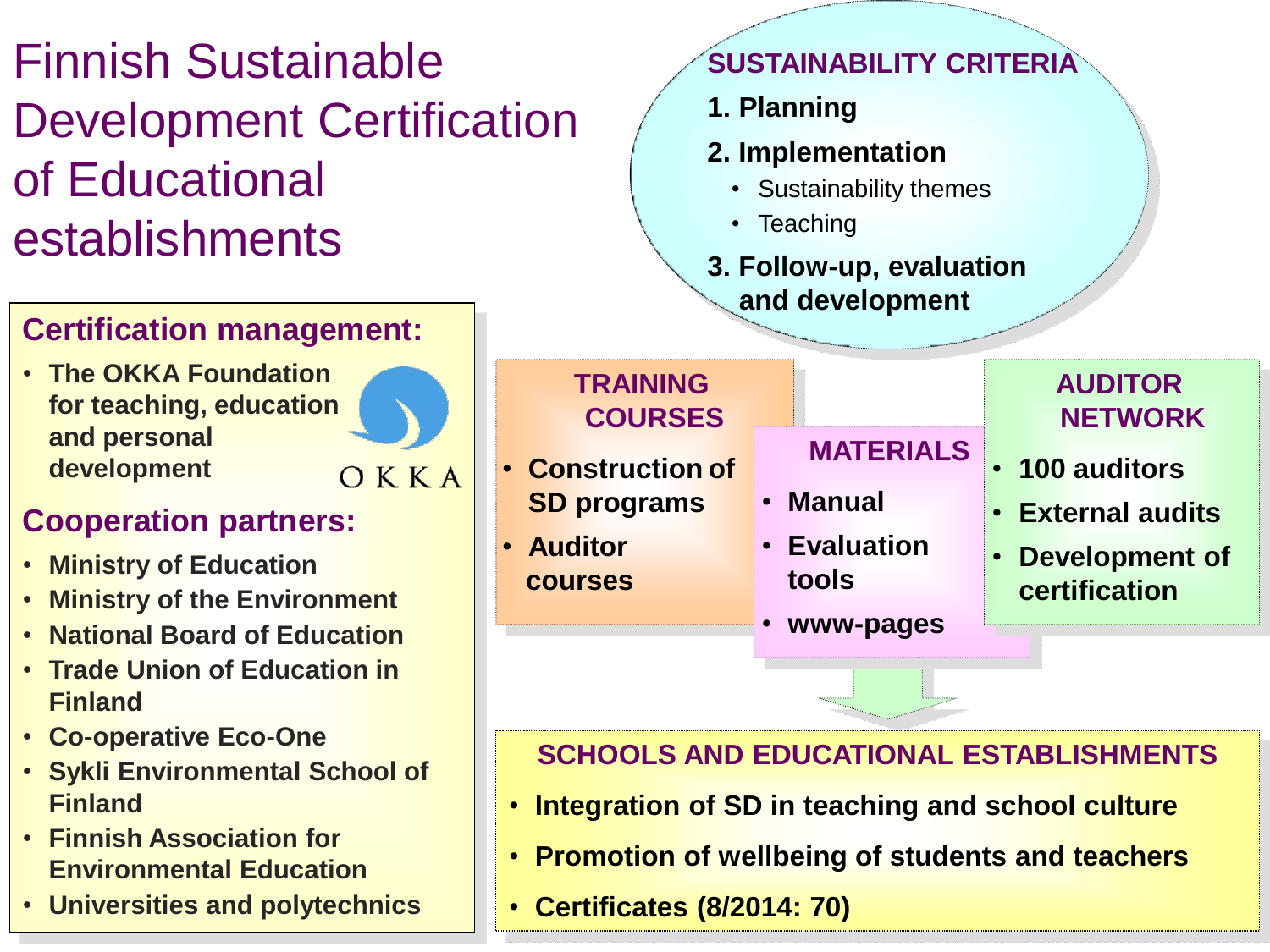# Sustainability Criteria: process model

- Quality approach
- Tool for selfevaluation and development
- All aspects of SD included
- Cover management, teaching and learning environment
- Pedagogical model used for the criteria of teaching
- Provide a possibility for certification

#### **PLANNING**

- **Values**
- **Statutory requirements**
- **Organization and resources**
- **Sustainable development program**
- **Planning of teaching**

#### **IMPLEMENTATION**

- **Sustainability themes**
- Implementation of the themes
- **Establishment of ways** of action
- **Networking**
- **Teaching**
- Knowledge of SD
- Thinking skills
- Action skills and experiences
- Teaching methods and student's learning path

#### **FOLLOW-UP, EVALUATION, DEVELOPMENT**

- **Evaluation procedure of sustainable development**
- **Development of operation and reporting**





O K K A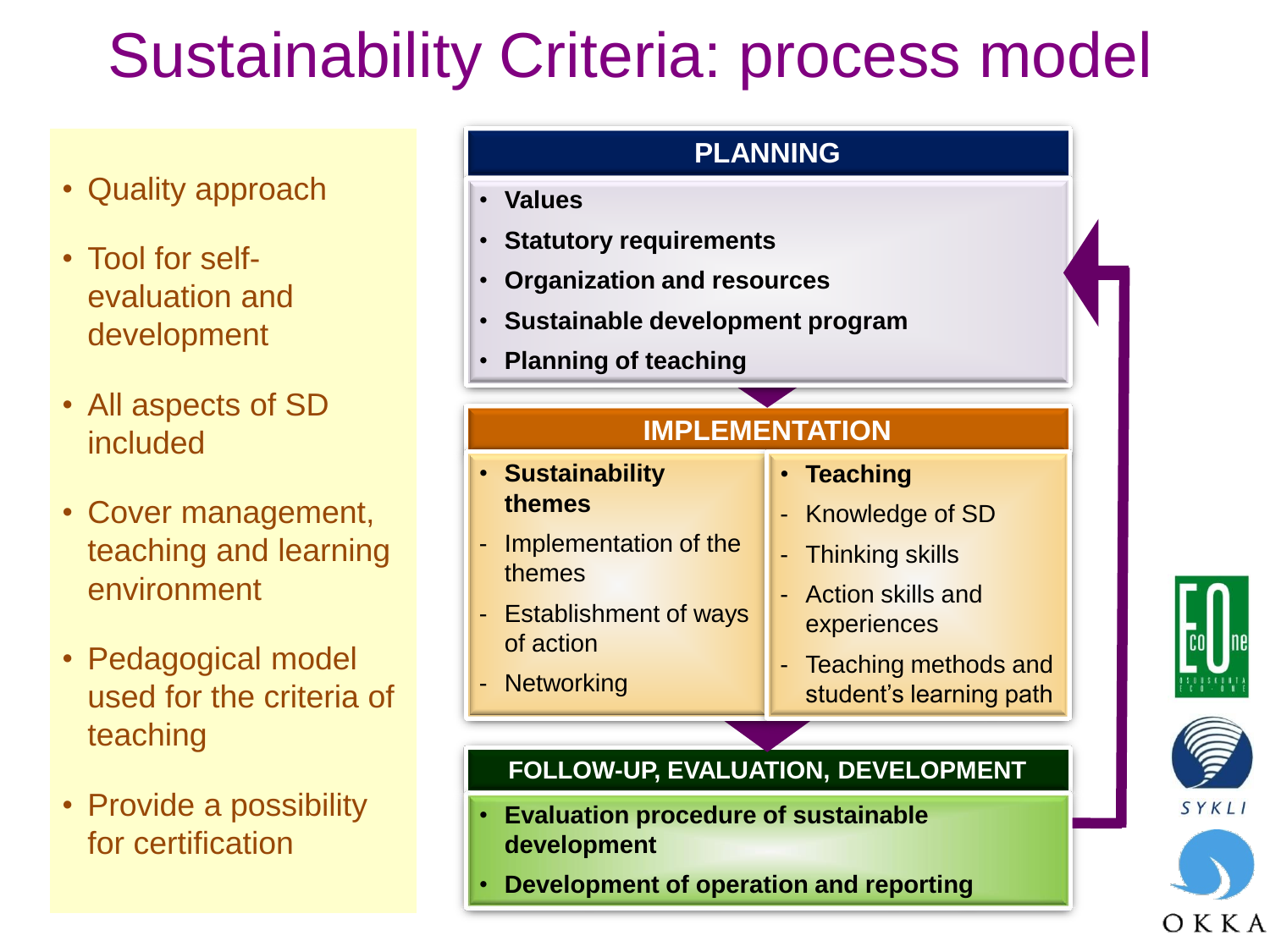## Elements of sustainable development in school culture

*(Laininen, Manninen, Tenhunen, 2006)*

#### **Economic sustainability**

- **Economy, eco-efficiency and** lifecycle of products, e.g.,
	- procurements
	- saving materials and energy
	- re-use, sharing, renting and borrowing of products
	- sorting and recycling of waste
- Use of Fare trade products
- Real estate maintenance
- Optimization of transports • Multi-use premises

#### **Ecological sustainability**

- Environmentally friendly procurements
- Saving materials, energy and water
- Re-use, recycling and sorting of waste
- Green transport
- Safe use of hazardous substances

#### **School values**

- Respect of life and nature
- Moderation and economy
- Mental and physical health
- Global justice, rights of generations to come
- Equality and mutual respect
- Diversity of values and culture
- **Democracy**

#### **Cultural sustainability**

- **Local cultural traditions and** customs
- Conservation of cultural environment
- Cultural diversity as part of everyday school life

#### **Social sustainability**

- Occupational health and safety, ambience of premises
- Wellbeing and equality of staff and students
- Access for disabled people
- Ethical, safe and healthy procurements
- Prevention of exclusion. racism, and mental and physical violence
- Openness, cooperation and possibilities of participation

OKKA

• Creating contacts to local community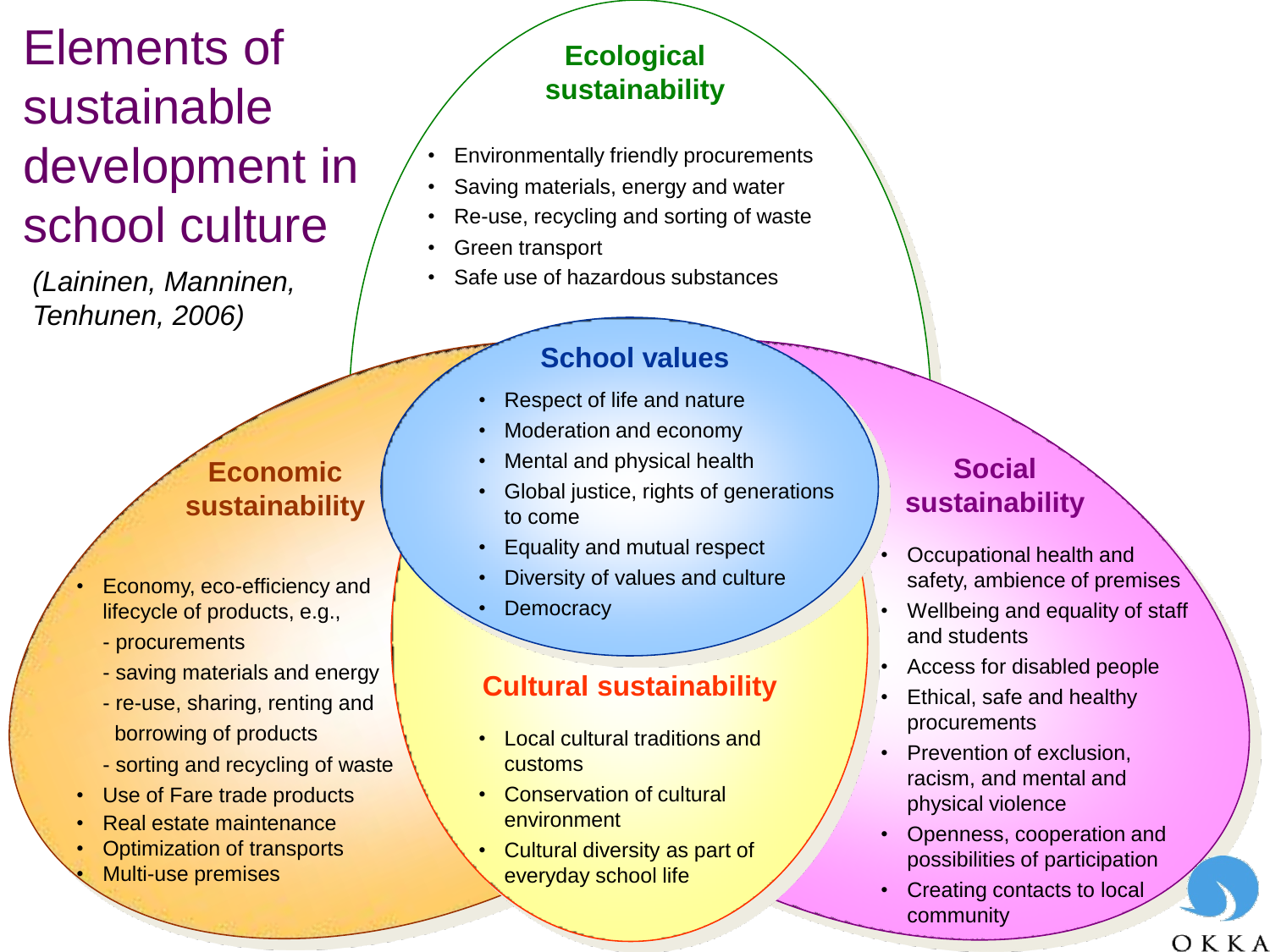# Sustainability themes in the criteria

|           | <b>Ecological and economic</b><br>sustainability                                                     |           | <b>Social and cultural</b><br>sustainability                                              |
|-----------|------------------------------------------------------------------------------------------------------|-----------|-------------------------------------------------------------------------------------------|
|           | Responsible procurements and<br>sustainable consumption (also social<br>and cultural sustainability) | $\bullet$ | Safety of the educational<br>establishment (also ecological<br>sustainability: chemicals) |
| $\bullet$ | Recycling and prevention of waste                                                                    | $\bullet$ | Wellbeing of the staff and the students                                                   |
| $\bullet$ | Energy and water                                                                                     | $\bullet$ | Prevention of bullying and exclusion                                                      |
| $\bullet$ | Transports and traffic                                                                               | $\bullet$ | Organization of students' support                                                         |
|           | Nutrition and health (also social and<br>cultural sustainability)                                    |           | services                                                                                  |
|           |                                                                                                      | $\bullet$ | Cultural environment and traditions                                                       |
|           | Management and maintenance of the                                                                    | $\bullet$ | Cultural diversity and internationality                                                   |
|           | school premises and surroundings                                                                     | $\bullet$ | Own theme (social/cultural                                                                |
|           | Own theme (ecological/economic<br>sustainability)                                                    |           | sustainability)                                                                           |

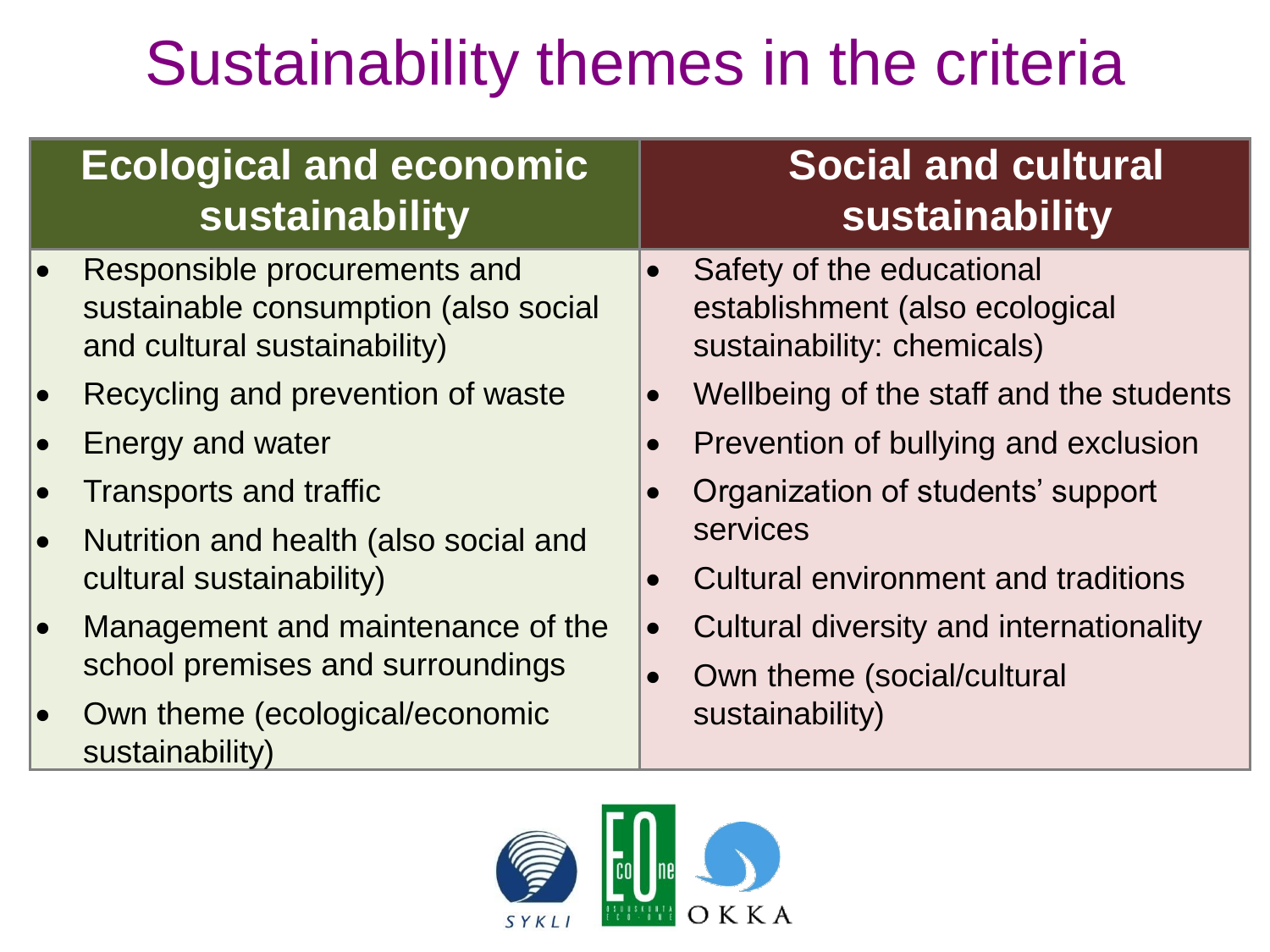## Pedagogical approach of ESD

(Sustainable Development Criteria for Educational Establishments)

### **1. Knowledge of the environment**



• Knowledge of ecological, economic, social and cultural environment, SD issues and possibilities of influencing

### **2. Cognitive skills**

• Understanding the wholeness of SD issues and function of nature and the society *(systems thinking)*

• Searching, evaluation and interpretation of information related to SD, critical assessment of human actions and one's own lifestyle *(critical thinking)*

• Deepening of one's personal relationship to the environment, constructing of sustainable lifestyle *(future thinking)*

### **3. Action skills and experiences**

- Learning of sustainable ways of action as part of teaching and everyday school life
- Experiences in nature, constructed, social, economic and cultural environments
- Genuine possibilities for participation and influencing in school, participative projects in the local community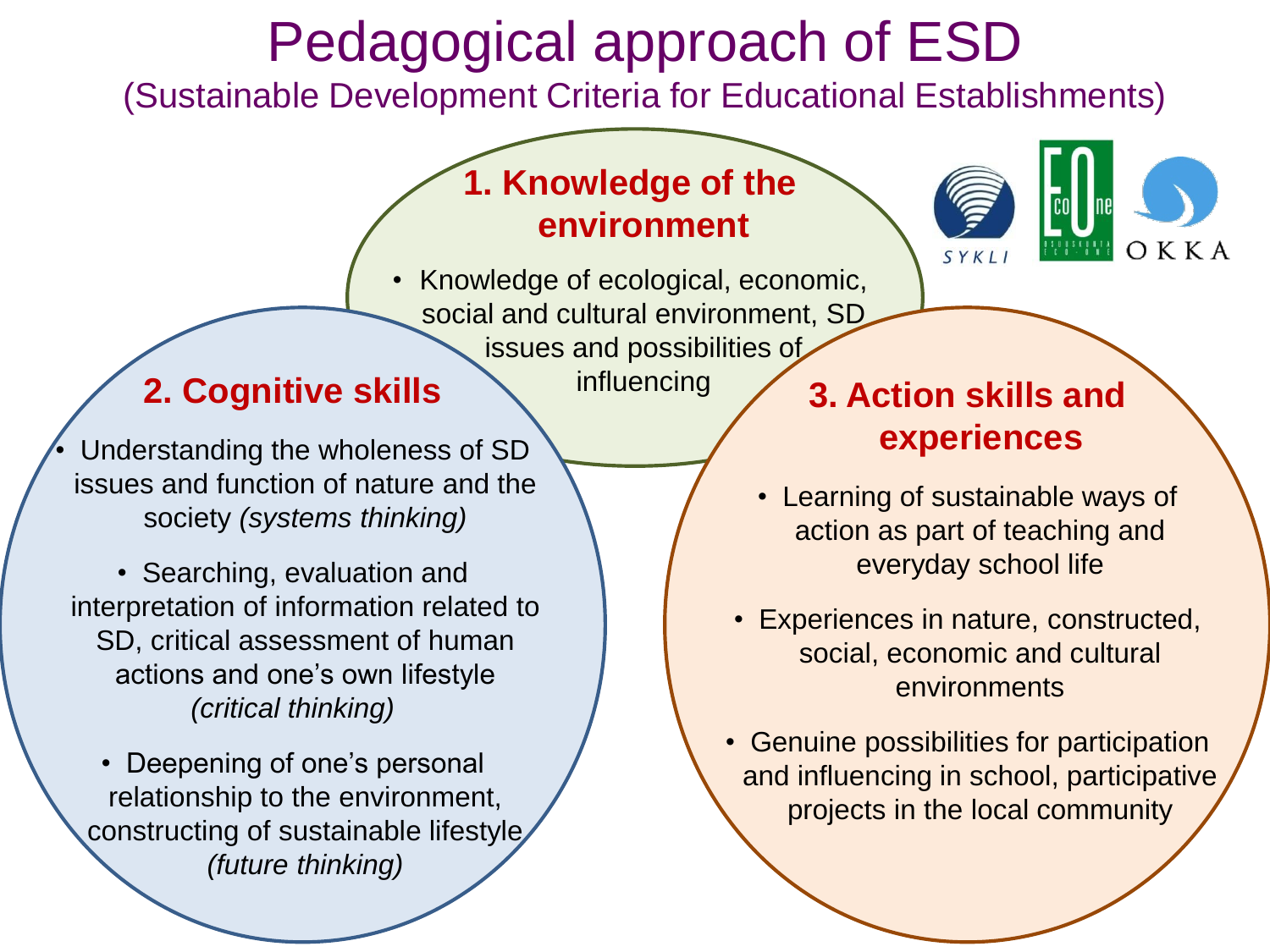## Criteria for teaching, background

### **ESD model used in the criteria (general education)**

#### **Knowledge of SD**

• ecological, economic, social and cultural environment, SD issues

### **Thinking skills**

• holistic, critical and future thinking

### **Action skills and experiences**

- use of different learning environments
- practicing of sustainable ways of action
- practicing of skills of participation and influencing

**Criteria for vocational education are based on the structure of national core qualifications (evaluation of vocational skills)**

- **Mastering of work process, working practices, tools and materials**
- **Mastering of basic knowledge of the work**
- **Key skills of lifelong learning (sustainable development)**

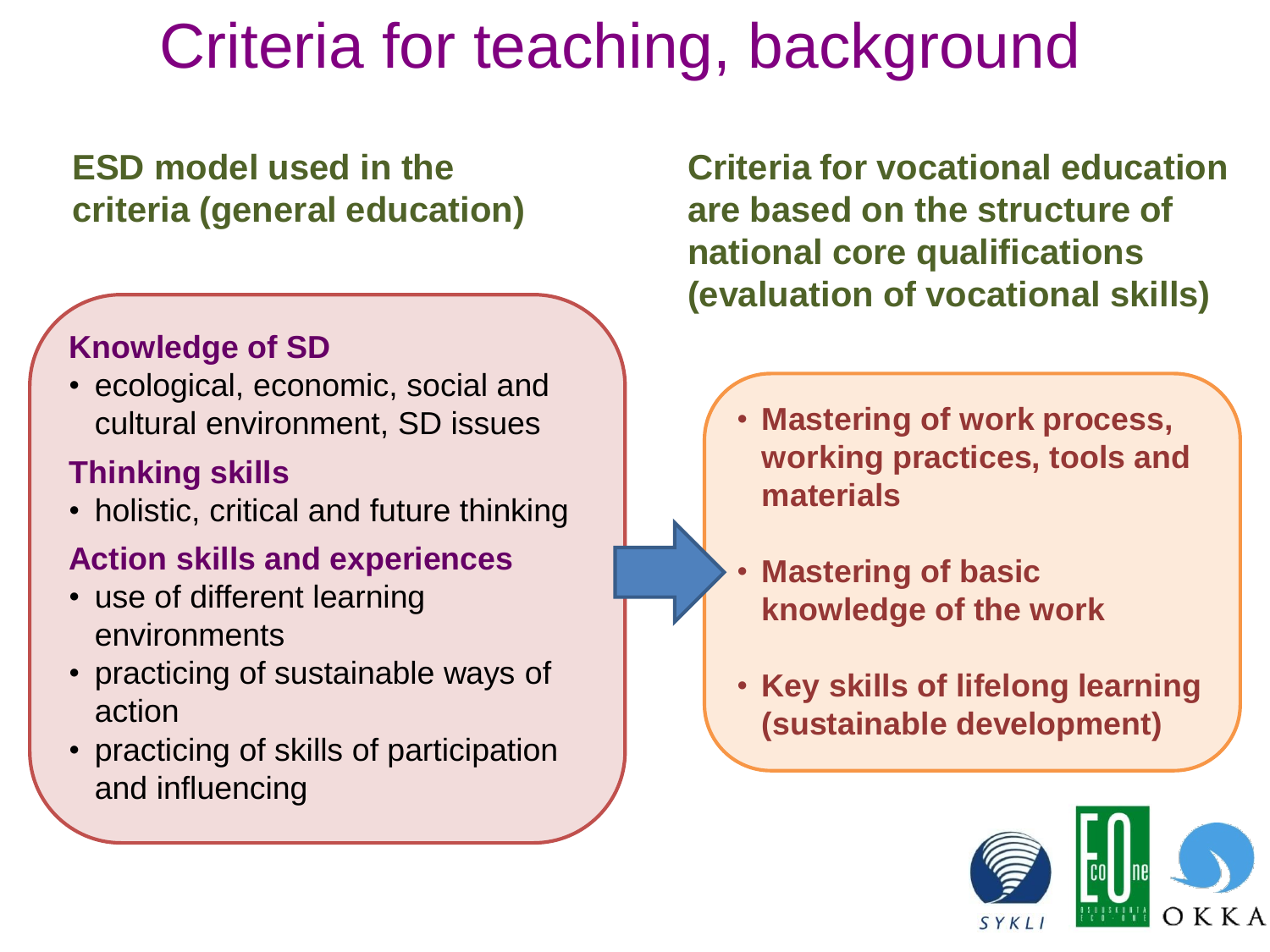## Using the criteria themes for continuous improvement (SD programme)

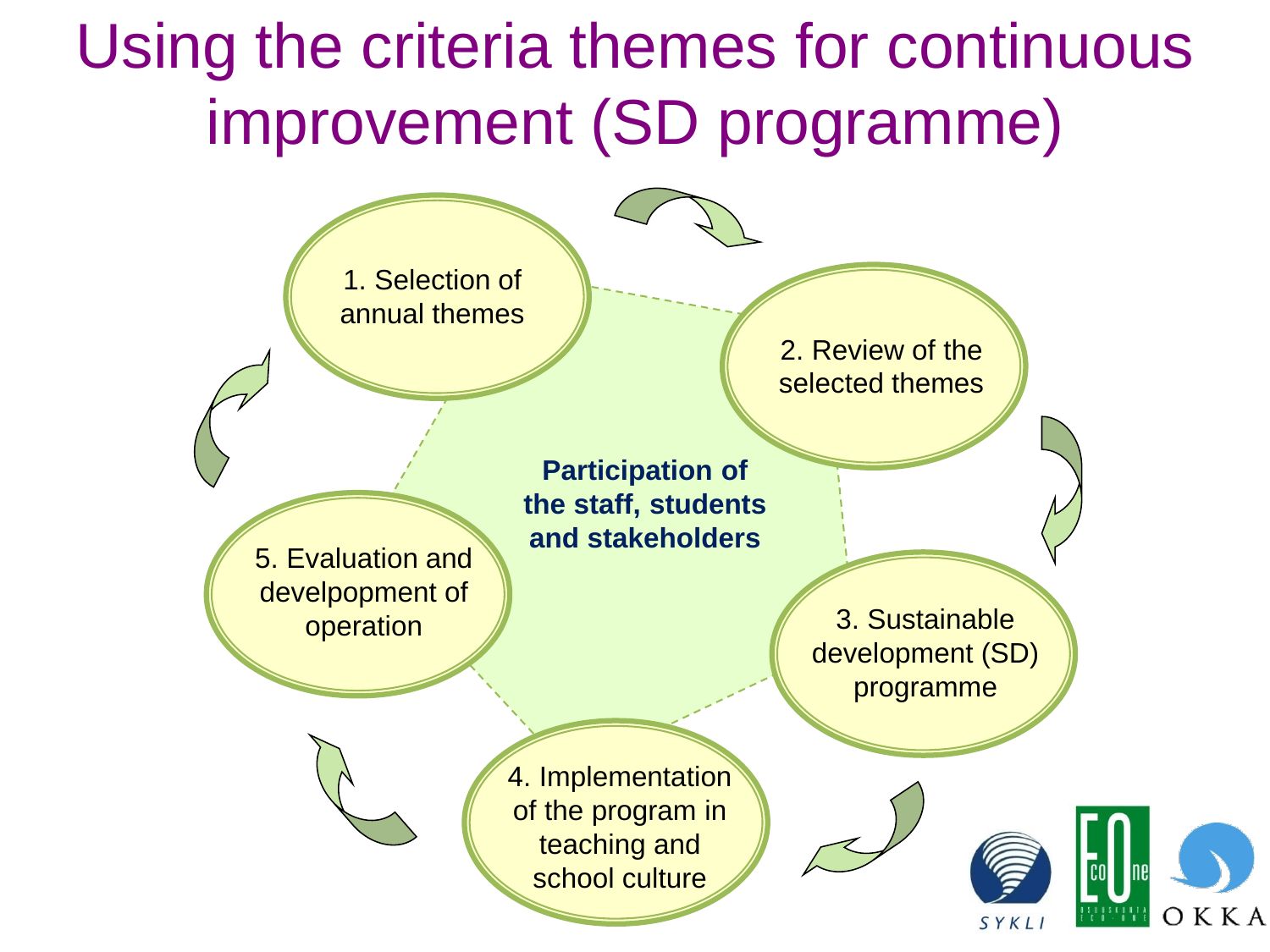## Example: Energy theme in SD programme



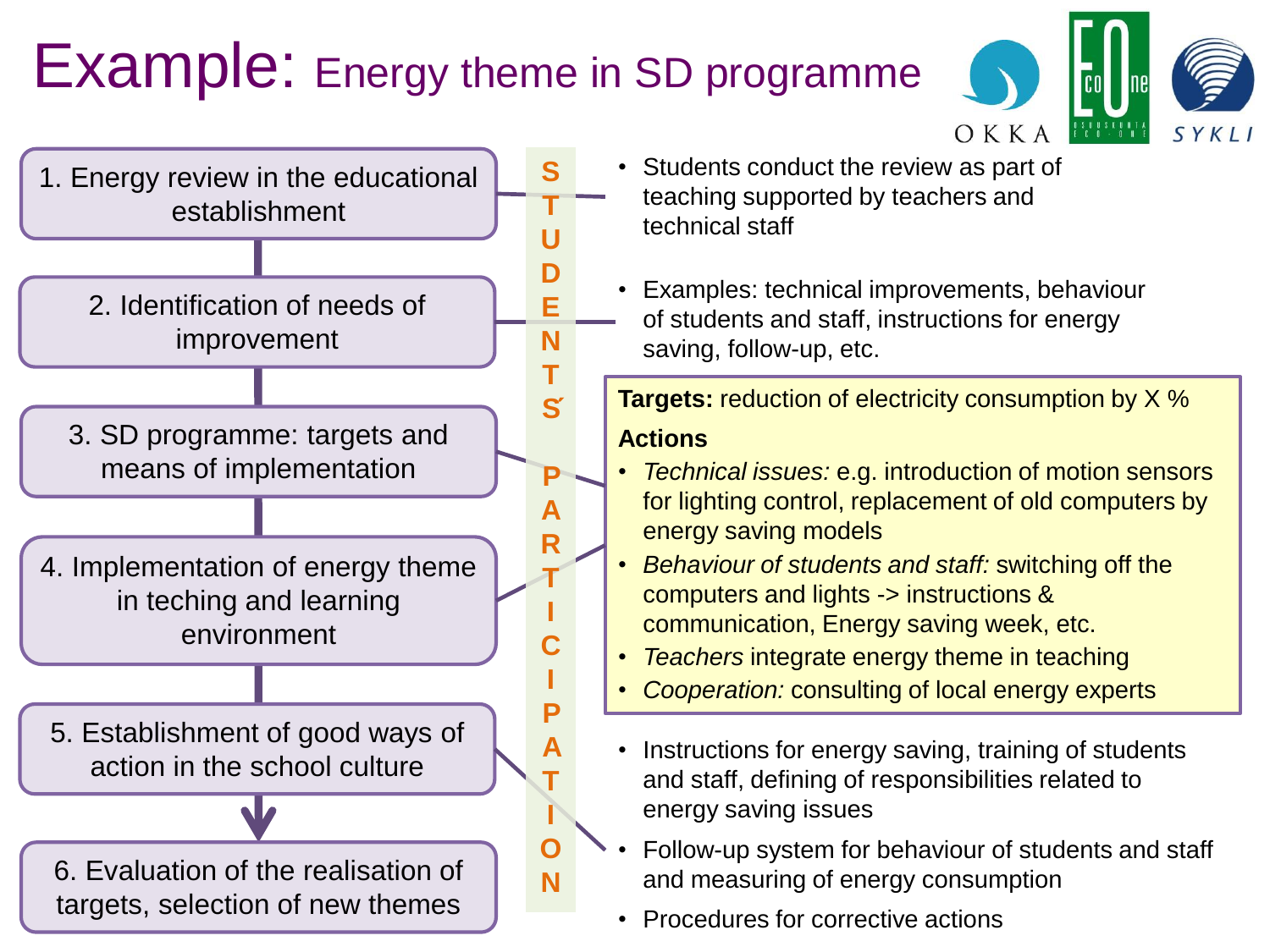## Fulfilment of the criteria

The criteria describe the performance of an exemplary level. The evaluation of the criteria fulfilment is based on a four-step scale familiar from quality assessment models. The general model below has been adopted to the elaboration of evaluation scales for each individual criterion.

| <b>Lacking</b>      | <b>Starting</b>       | <b>Developed</b>        | <b>Established</b>                 |
|---------------------|-----------------------|-------------------------|------------------------------------|
| (0 points)          | (1 point)             |                         | (3 points)                         |
| The educational     | The educational       | The educational         | The educational                    |
| establishment has   | establishment has     | establishment has       | establishment has                  |
| neither planned nor | planned activities    | implemented             | established                        |
| started activies    | described in the      | activities described in | permanent ways of                  |
| described in the    | criterion and started | the criterium at least  | actions to secure the              |
| criterium.          | implementation.       | for a period of one     | operation according                |
|                     |                       | season.                 | to the criterion.                  |
|                     |                       |                         |                                    |
|                     | The starting level    | Evidence of             | <b>Contunuity of</b>               |
|                     | and needs of          | continuing              | activity is secured                |
|                     | <i>improvement</i>    | activity                | by ways of actions                 |
|                     | identified, actions   |                         | according to the described e.g. in |
|                     | started.              | criterion.              | the quality system.                |

OKKA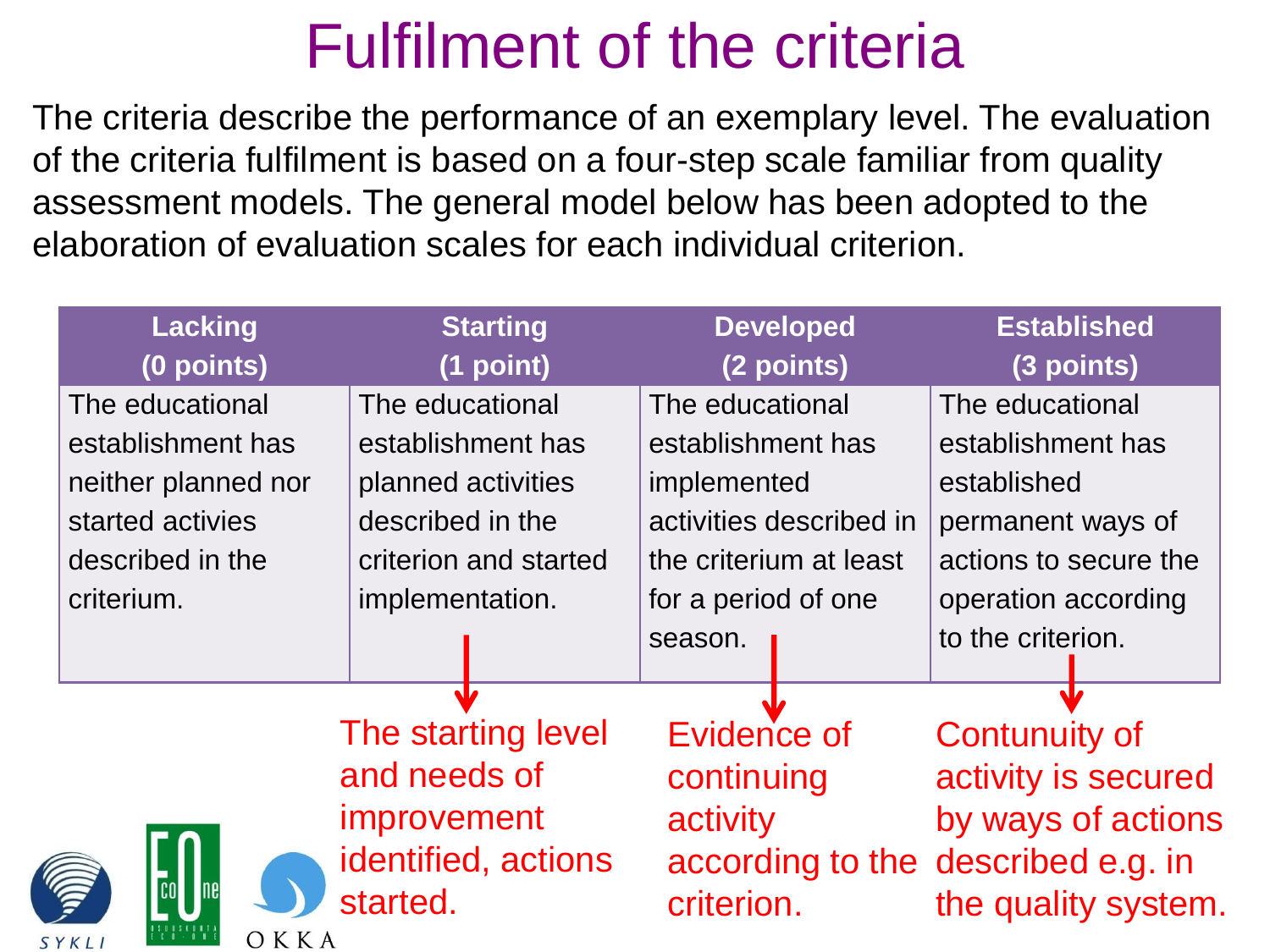## Supporting material (website)



#### **Future development:**

- Web-based self-evaluation system
- Case bank (certified educational establishments)
- Auditors' forum

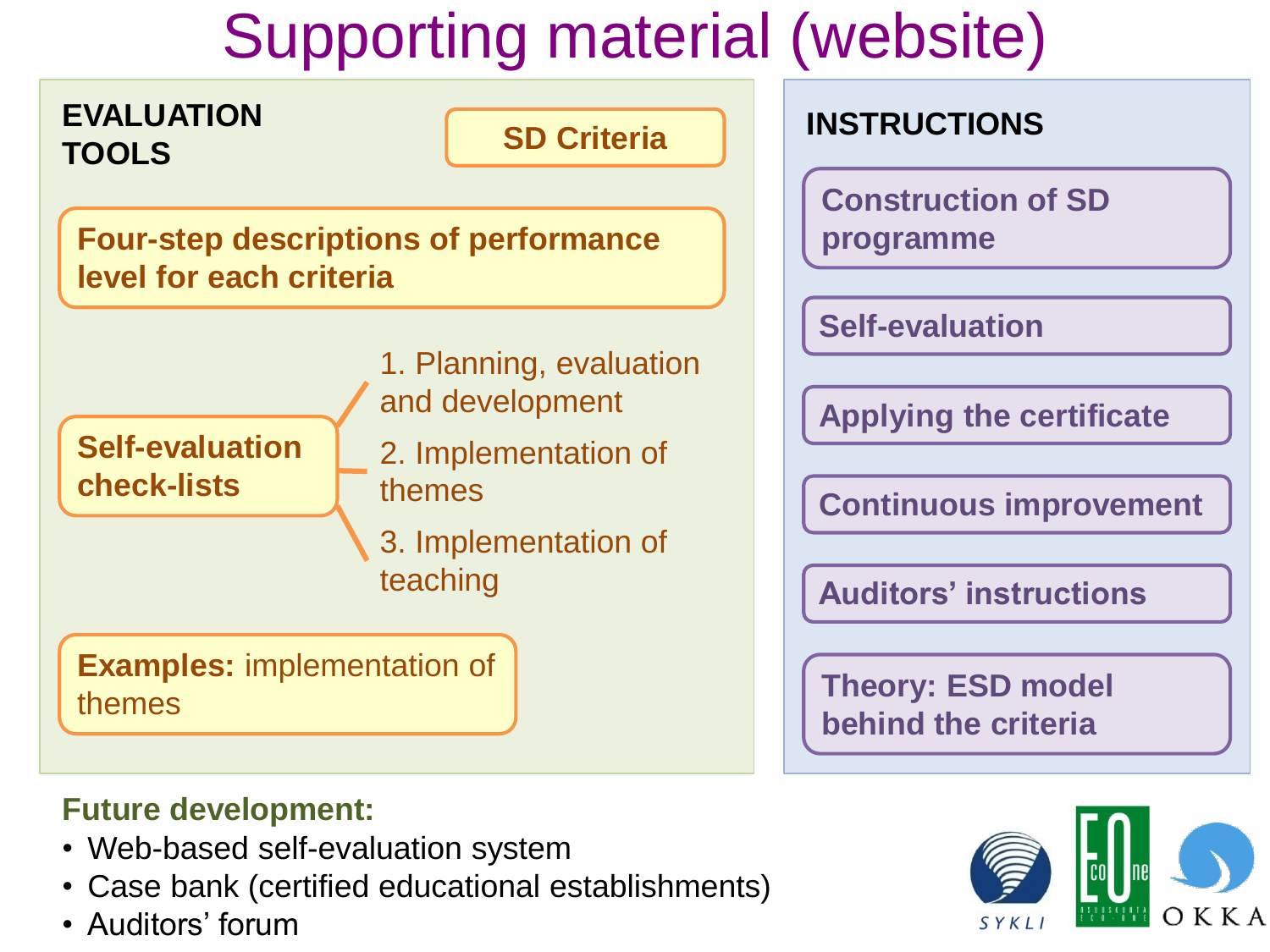